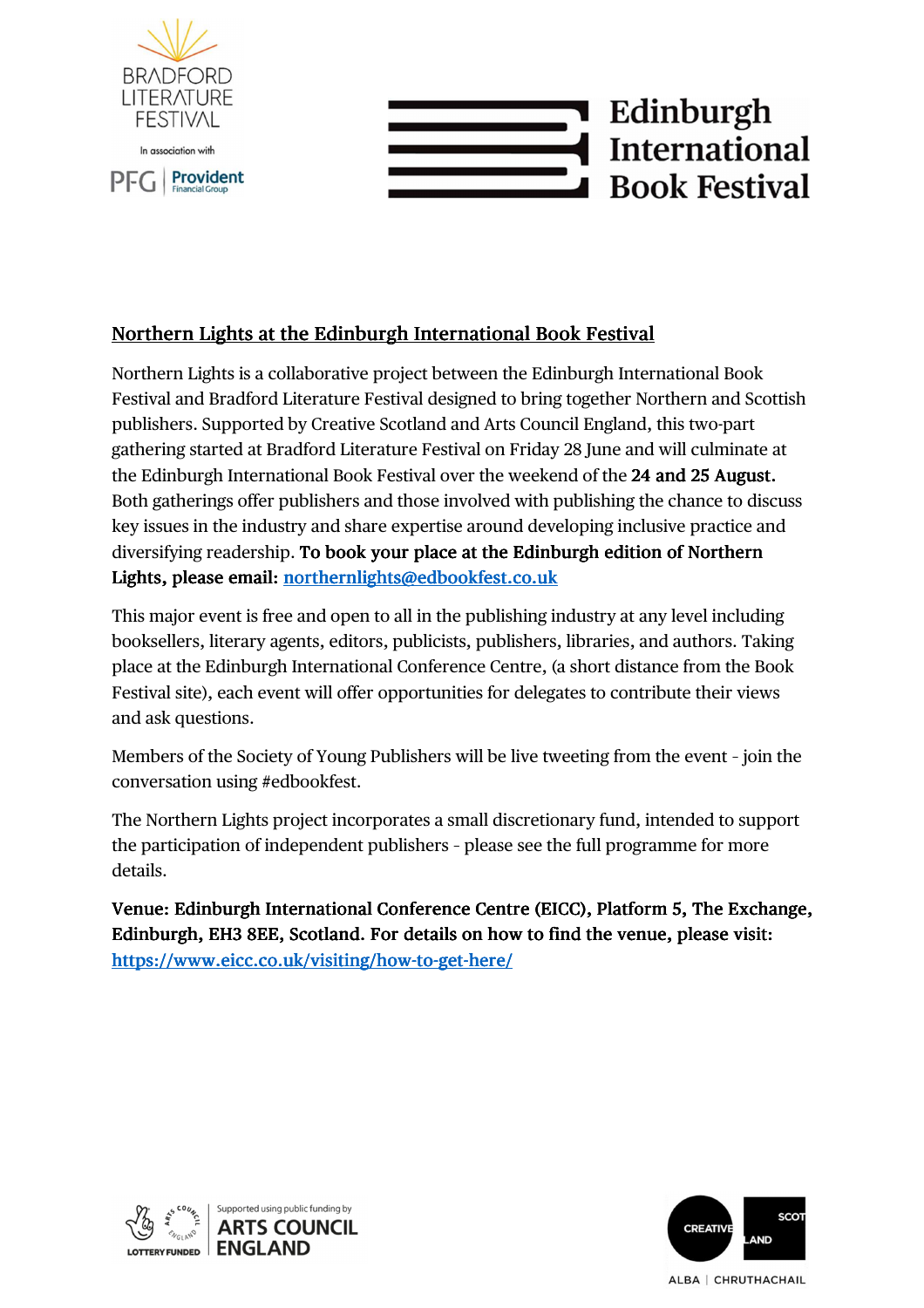

# Edinburgh **International Book Festival**

## DAY 1

# Saturday 24 August

### 14:00 - 14:15 | Welcome to Northern Lights

Following the opening chapter of the Northern Lights initiative in Bradford, Director of the Edinburgh International Book Festival Nick Barley and Director of the Bradford Literature Festival, Syima Aslam will reflect on the many issues raised and debated at the Bradford Literature Festival in June. Together with Chief Executive of Arts Council England, Darren Henley, they will highlight the expectations for the Scottish chapter of this two-part gathering.

### 14:15 - 15:30 | The Centre of the World is Where You Are

What does it mean to be publishing further away from the literary centres of gravity? This session will explore the freedoms and challenges of operating outside of the UK's capital. It will focus on successful models and initiatives used in the North, featuring case studies from the publishing sector and other creative industries. This event will offer delegates the chance to get an insight from industry professionals as well as practical tips and strategies.

Chair: Hannah McGill (Writer and Former Artistic Director of the Edinburgh International Film Festival) Event Participants: Francis Bickmore (Publishing Director, Canongate), Ray Black (Manager of Scottish band Mogwai - which founded Glasgowbased indie record label Rock Action Records), Kevin Duffy (Co-founder, Bluemoose Books)

#### 15:30-16:00 \* COFFEE BREAK WITH REFRESHMENTS\*

#### 16:00 -17:00 | Practice Sharing for Industry Professionals

This session will break out in three directions, with smaller groups of delegates exploring the following subjects. Each mini-session will be facilitated by moderators who will lead a discussion with the group.

See overleaf..



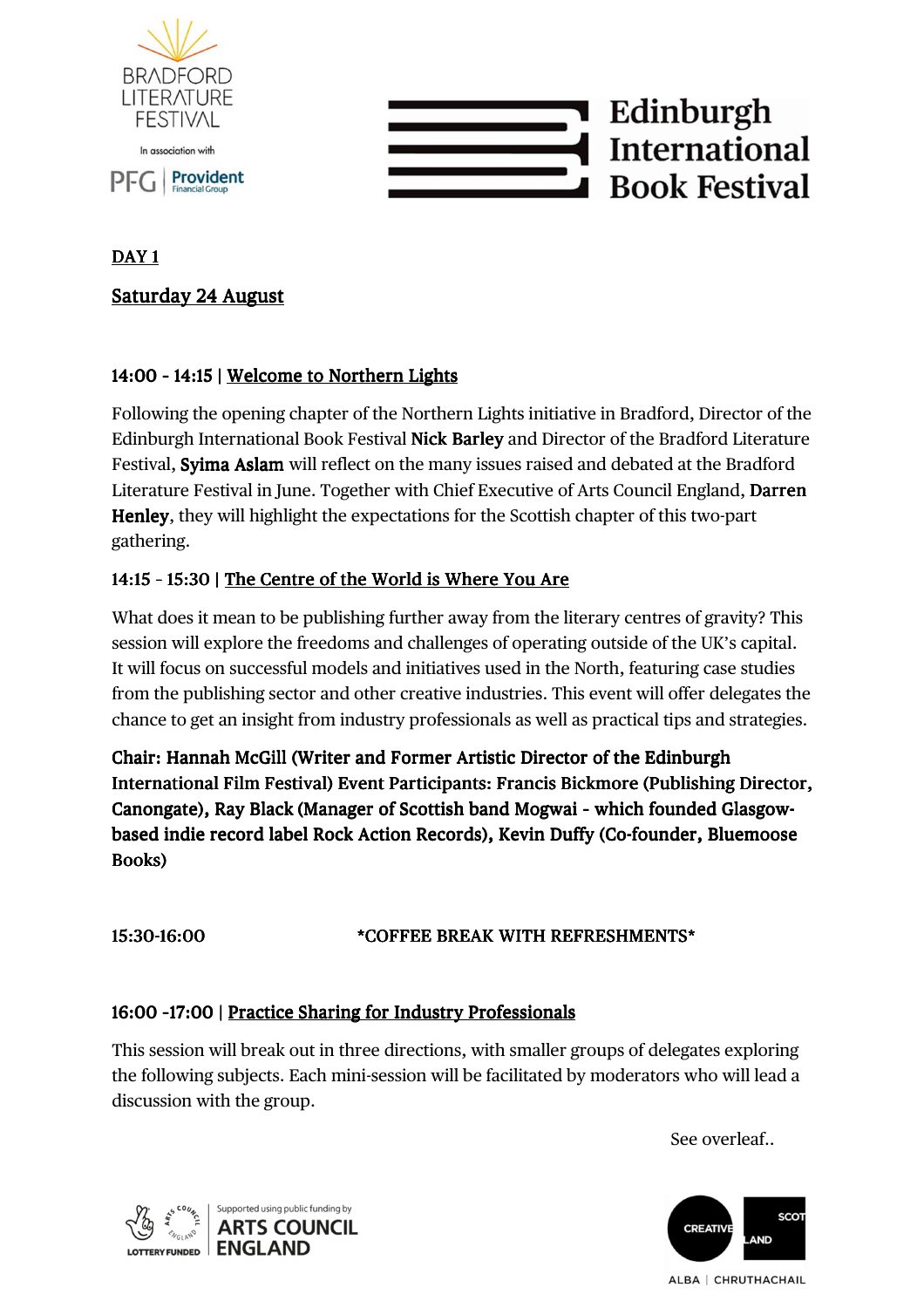



#### Surviving as an Independent Publisher

How do you source the finance? How do you approach business planning, recruitment as well as nurturing talent? This session will explore these issues and involve brainstorming the early phase of setting up as an independent publisher.

## Moderators: Stefan Tobler (Publisher, And Other Stories) and Laura Jones (Cofounder and publisher, 404 ink)

# A Global Perspective: What opportunities exist to increase the visibility of publishers and writers abroad?

Are there opportunities awaiting northern publishers outside of the UK? How do we increase visibility of writers and publishers abroad? What are the potential revenue streams and how can publishers make connections in markets across the world?

### Moderators: Sasha de Buyl (Manager, Scottish Books International) and Fiona Brownlee (International Rights Agent)

#### Getting Noticed: Marketing Strategies & Sales

# Moderators: Catherine Taylor (Editor, writer, critic and PR and marketing consultant) and Sophie O'Neill (Managing Director, Inpress Books)

What does it take to get noticed in today's modern publishing industry? Without the massive budgets of the Big 5, how do northern publishers get their work seen by a wider audience? Exploring areas such as the power of digital marketing and access to bookshops both online and on the high street, this discussion will aim to give northern publishers ideas on how to make themselves visible.

#### 17:00 -18:30 | Bound by Books: Networking Drinks

#### Sponsored by Gardners

Publishing is an industry driven by personal connections. Delegates are invited to enjoy drinks whilst mingling with representatives from across the book world. From booksellers, publicists, editors and literary agents to libraries and arts funding bodies, delegates will be able to book one-to-one appointments with key contacts in the industry. Full details of the appointment schedule will be announced soon and can be booked prior to the event.



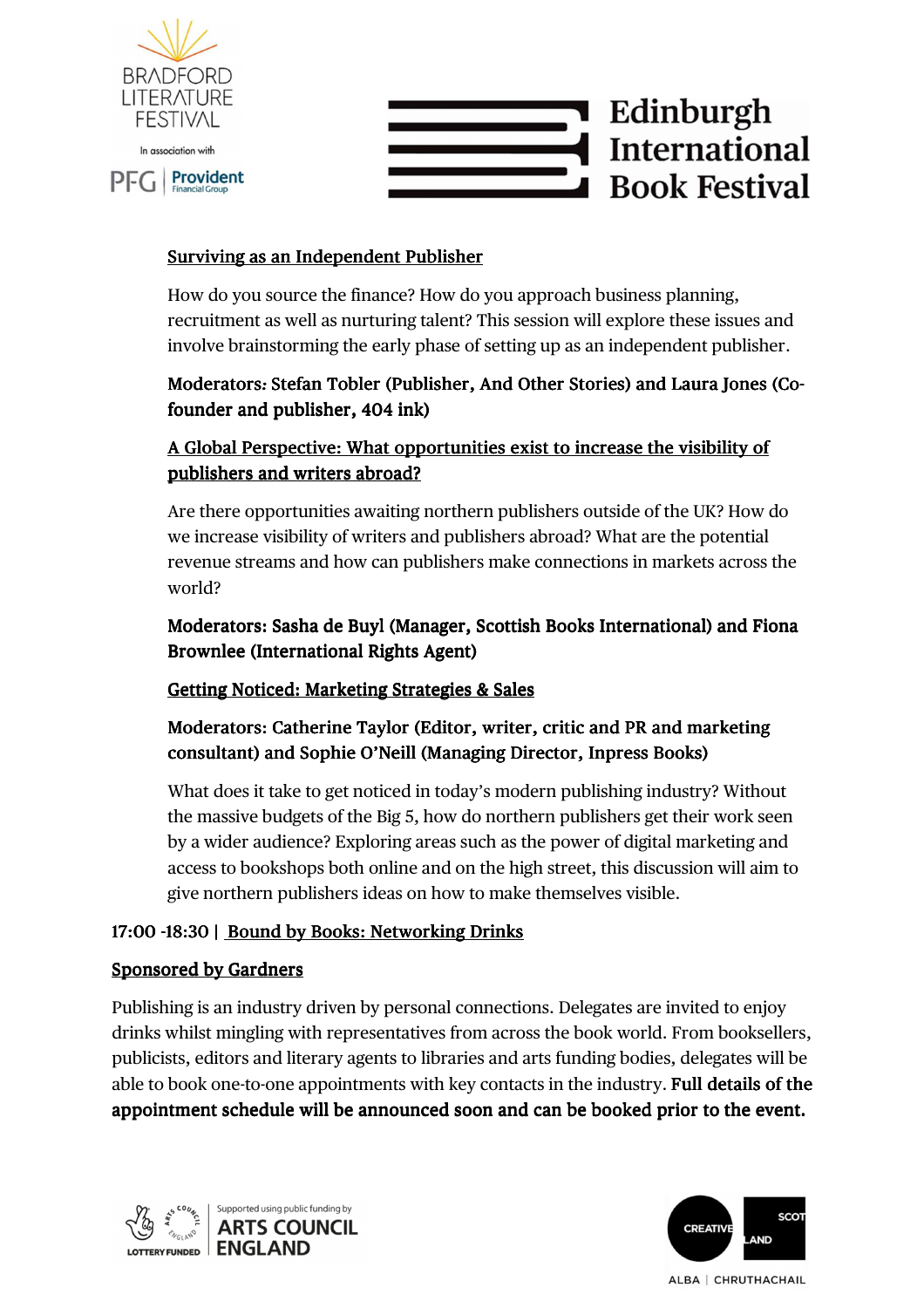



# 21:00 - 23:00 | Unbound with Edinburgh Gin at the Edinburgh International Book Festival Festival

# Spiegeltent, Charlotte Square

Delegates are welcome to join Unbound with Edinburgh Gin, the Book Festival's literary cabaret in our atmospheric Spiegeltent. The bar is open all night - drop in at any time, grab a drink and enjoy some fine literary entertainment.

### Neu! Reekie! Indonesia

On the back of their 2016 tour of Indonesia, Edinburgh's original cultural noise-makers present some of the most exciting artists from the archipelago. Yoshi Fe, a poet and standup tragedian, joins video artist Sinar Ayu Massie, whose 2007 road movie *3 Hari Untuk Selamanya (*Three Days for Forever*)* has become a cult classic, and Benk Riyadi, a poet and activist involved in the Sebumi community. The trio are introduced with the usual panache of hosts and poets Michael Pedersen and Kevin Williamson.

*Supported by Ministry of Education and Culture, Republic of Indonesia and Creative Economy Agency of Indonesia (BEKRAF).*

# DAY 2

#### Sunday 25 August

#### 10:00 - 11:15 | Many Words, Many Voices: Re-thinking Diversity in Publishing.

The First Minister of Scotland, Nicola Sturgeon, will facilitate a conversation with three panel guests around the subject of finding and publishing new diverse voices. Aberdeenborn author Kerry Hudson, author of *Lowborn: Growing Up, Getting Away and Returning to Britain's Poorest Towns*; Ellah Wakatama Allfrey OBE, Chair of the Caine Prize for African Writing and editor at large of Canongate; as well as Northern-based publisher of Caribbean and Black British writing, Jeremy Poynting of Peepal Tree Press will talk about the value of promoting diversity, the challenges and opportunities as well as ways to better reach readers from these backgrounds.

11:15 - 11:45 \* COFFEE BREAK\*